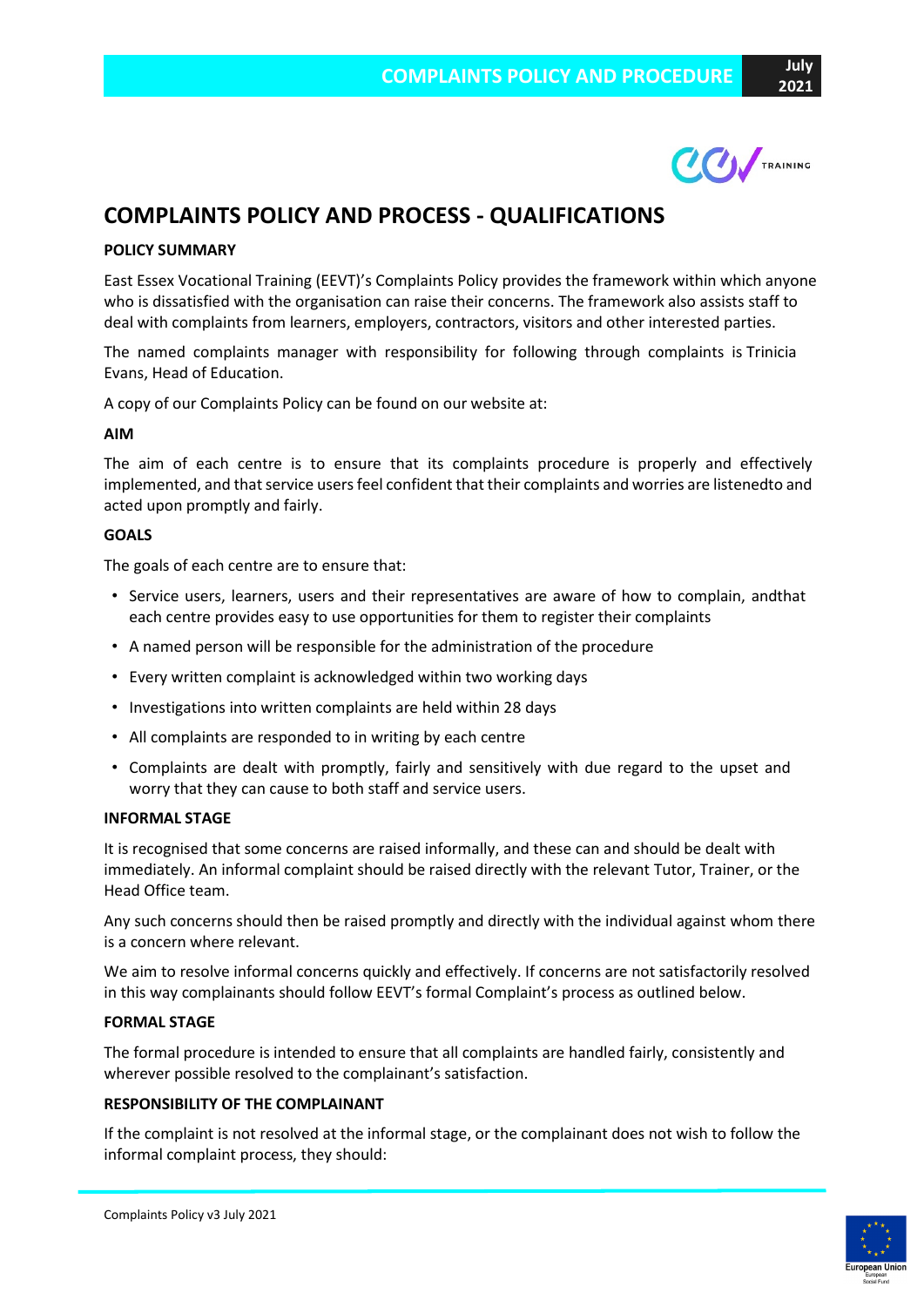- Communicate their complaint in writing to:
	- Trinicia Evans, Head of Education
	- 80 Tottenham Road, De Beauvoir School The Annex
	- Hackney, London N1 4BZ

## **Further contact details**

Tel: 02080641577

## [Trinicia@eevtraining.com](mailto:Trinicia@eevtraining.com)

- Bring their complaint to the attention of EEVT within 12 weeks of the incident occurring.
- Explain the concern as clearly and as fully as possible, including any action taken to date.

## **RESPONSIBILITY OF EEVT**

EEVT welcomes feedback to enable us to improve our services. We will respond to any dissatisfaction with our services fairly and promptly.

- You will receive an initial response within 2 working days of receipt of your formal complaint.
- Your complaint will be looked into, and a response sent to you within 28 working days detailing our findings.
- A further, more detailed response will be sent on conclusion of a full investigation if relevant.
- You may be offered a meeting with the parties involved if appropriate.
- All informal and formal complaints will be logged on our central log.
- These will be retained for a period of 2 years following resolution and closure of the complaint at which point all information relating to the complaint will be deleted.

## **APPEALS AND ESCALATION PROCESS**

You may appeal to if you are dissatisfied with the outcome of your complaint. Your appeal must be submitted within 20 working days from receipt of the complaint response. Your appeal should be sent, in writing to:

Jamie Manicom, Business Development and Strategic Director

80 Tottenham Road

De Beauvoir School The Annex

Hackney, London N1 4BZ

#### **Further contact details**

Tel: 020 8064 1577

## [Jamie@eevtraining.com](mailto:Jamie@eevtraining.com)

If you have fully exhausted our complaints procedure, have evidence of this and remain dissatisfied, you can contact the Awarding Body.

You can also contact the Awarding Body if you are being prevented from exhausting our complaints procedure, or if you are no longer able to contact us because we are no longer trading.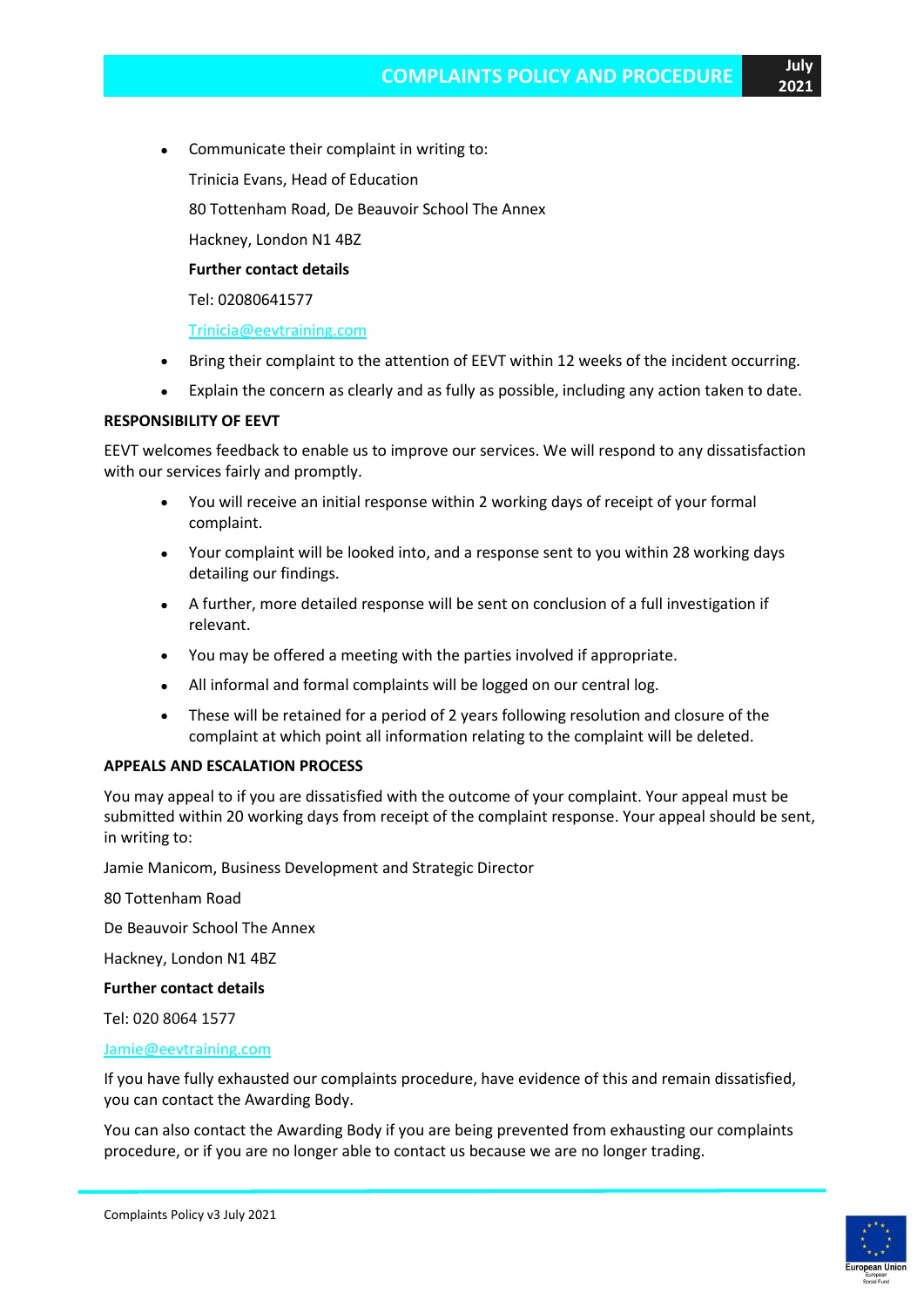#### **HOW TO COMPLAIN TO THE AWARDING BODY**

The Awarding Body only accept complaints in writing, by email or letter, except where they are required to make reasonable adjustments. Please let them know if this applies to you, either through a third party or calling them and they will arrange for someone to handle your complaint accordingly.

If you have difficulties in providing details in writing or if you are under 18, they will consider complaints made on your behalf by a third party. You will need to confirm that they can communicate with that third party on your behalf. If the complaint is on behalf of more than one person, they will need written permission from everyone.

When you contact them about your complaint, you will need to provide them with the following:

- the name of our organisation
- details of what your complaint is, together with the relevant documents.
- evidence that you have fully exhausted our complaints procedure, including any appeals process (for example, written correspondence confirming the outcome)
- permission to disclose details of your complaint to us.
- if you are acting on behalf of a learner, evidence that you have their permission to do so

#### **WHAT HAPPENS NEXT**

On receipt of your complaint, they will check:

- if you are a registered student with them
- if it falls into one of the categories, they investigate.
- if the original decision or action complained about occurred more than 12 months ago
- whether you have exhausted our complaints procedure including any appeals process

The Awarding Body will acknowledge receipt and send a copy of their procedure. They will also inform you of whether the complaint is one that they can investigate. If the Awarding Body cannot investigate your complaint, they may also signpost you to another organisation that may be able to help you.

The Awarding Body will appoint an officer with appropriate knowledge and expertise to investigate your complaint.

If they can investigate, they will email a summary of the complaint to you. In some complex cases, they will request that you agree to the summary.

Within 10 working days of agreeing a summary, the Awarding Body will send the information that you have provided along with a summary of the complaint to us. They will then ask us to share with them:

- details and copies of the relevant procedure
- confirmation that our procedures have been exhausted.
- a response to the summary of complaint, together with relevant documents
- confirmation that they can share the information provided with you.

If our procedures have not been exhausted, the Awarding Body will let you know that they will not investigate the matter further until that has happened. If they decide we have unduly delayed resolving the complaint or will not resolve the complaint within a reasonable timescale, they may continue to investigate.

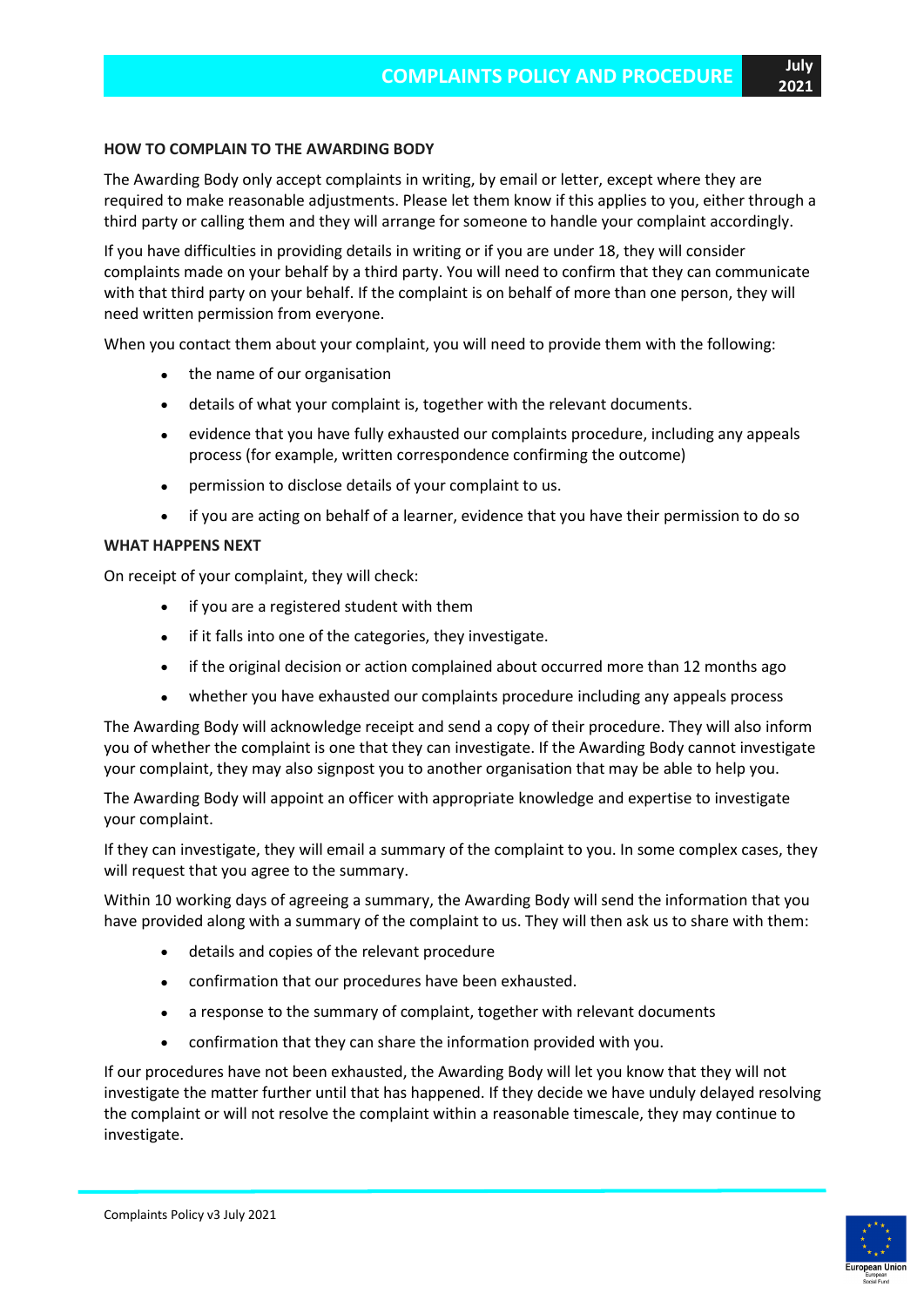If the Awarding Body need more information, they may contact those involved to get further information or evidence.

The Awarding Body aim to finalise the findings within 25 working days of your complaint summary being agreed. They will notify you of the outcome and their findings, and that will conclude the investigation.

If at any point during the investigation, they encounter a delay in responding to or providing correspondence, they will notify you of the delay and provide details of when you can expect a response.

#### **TRAINING**

The Manager is responsible for organizing and co-ordination training. All staff should be trained in dealing with, and responding to, complaints. Complaint's policy training should be included in the induction training for all new staff and in-house training sessions on handling complaints should be conducted at least annually and all relevant staff should attend.

#### **CONFIDENTIALITY**

EEVT will keep you informed of progress with your complaint and how we are handling the information provided under this Complaints Procedure. Where an investigation is required, your information may be shared with other EEVT staff members or external third parties. Before sharing your information, we would inform you of this, unless there were exceptional circumstances, for example, where doing so could pose a risk of harm to you or others.

In the case of young people under the age of 18 raising a complaint, depending on the nature of the complaint, we may be obliged to inform their parent/guardian.

#### **REVIEW**

This policy will be reviewed on an annual basis or following changes to Government updates and statutory guidance in relation to Covid-19 and company risk assessment policies and processes.

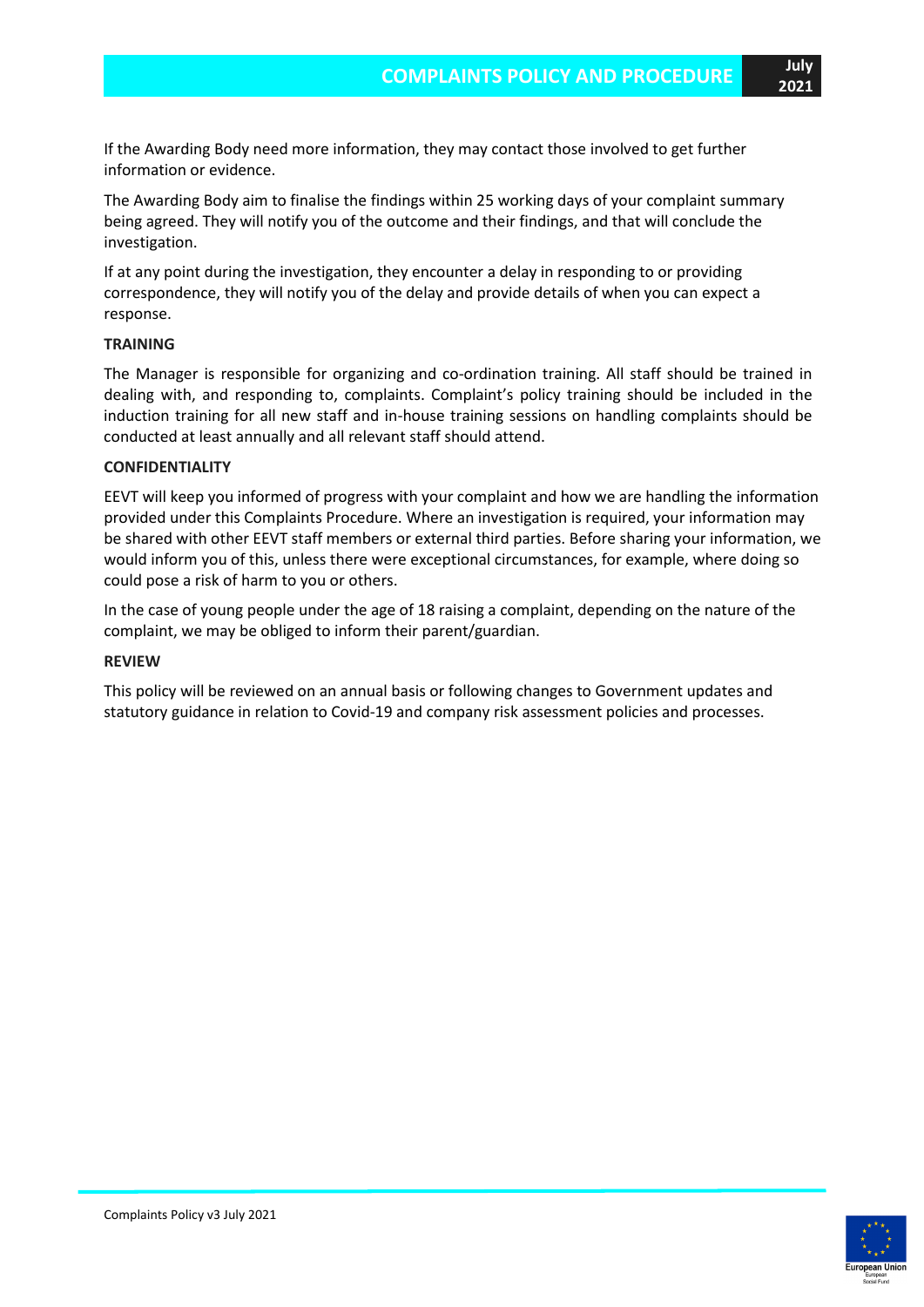## **COMPLAINTS POLICY AND PROCESS - APPRENTICESHIPS**

## **POLICY SUMMARY**

EEVT's Complaints Policy provides the framework within which anyone who is dissatisfied with the organisation can raise their concerns. The framework also assists staff to effectively deal with complaints from learners, parents, customers, employers, contractors, visitors and other interested parties.

#### **INFORMAL STAGE**

It is recognised that some concerns are raised informally, and these can and should be dealt with immediately. An informal complaint should be raised directly with the relevant Tutor. Trainer or Assessor.

Any such concerns should then be raised promptly and directly with the individual against whom here is a concern where relevant.

We aim to resolve informal concerns quickly and effectively.

If concerns are not satisfactorily resolved in this way complainants should follow EEVT's formal Complaint's process as outlined below.

#### **FORMAL STAGE**

The formal procedure is intended to ensure that all complaints are handled fairly, consistently and wherever possible resolved to the complainant's satisfaction.

#### **RESPONSIBILITY OF THE COMPLAINANT**

If the complaint is not resolved at the informal stage, or the complainant does not wish to follow the informal complaint process, they should:

• Communicate their complaint in writing to:

Trinicia Evans, Head of Education

80 Tottenham Road, De Beauvoir School The Annex

Hackney, London N1 4BZ

#### **Further contact details**

Tel: 02080641577

[Trinicia@eevtraining.com](mailto:Trinicia@eevtraining.com)

- Bring their complaint to the attention of EEVT within 12 weeks of the incident occurring.
- Explain the concern as clearly and as fully as possible, including any action taken to date.

### **RESPONSIBILITY OF EEVT**

EEVT welcomes feedback to enable us to improve our services. We will respond to any dissatisfaction with our services fairly and promptly.

- You will receive an initial response within 2 working days of receipt of your formal complaint.
- Your complaint will be looked into, and a response sent to you within 28 working days detailing our findings.

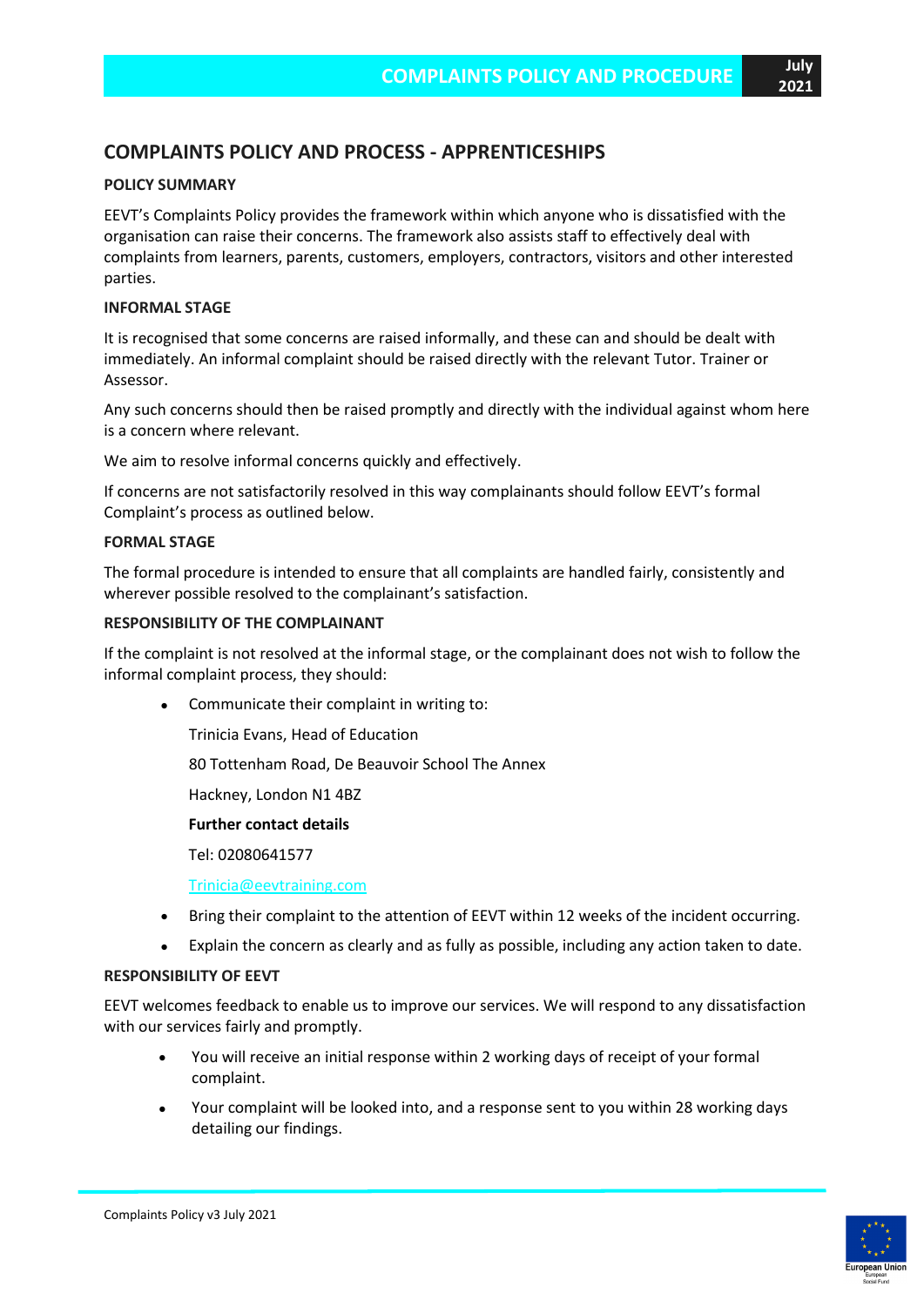- A further, more detailed response will be sent on conclusion of a full investigation if relevant.
- You may be offered a meeting with the parties involved if appropriate.
- All informal and formal complaints will be logged on our central log.
- These will be retained for a period of 2 years following resolution and closure of the complaint at which point all information relating to the complaint will be deleted.

#### **APPEALS AND ESCALATION PROCESS**

You may appeal to if you are dissatisfied with the outcome of your complaint. Your appeal must be submitted within 20 working days from receipt of the complaint response. Your appeal should be sent, in writing to:

Jamie Manicom, Business Development and Strategic Director

80 Tottenham Road

De Beauvoir School The Annex

Hackney, London N1 4BZ

**Further contact details**

Tel: 020 8064 1577

#### [Jamie@eevtraining.com](mailto:Jamie@eevtraining.com)

If you have fully exhausted our complaints procedure, have evidence of this and remain dissatisfied, you can contact the ESFA.

You can also contact the ESFA if you are being prevented from exhausting our complaints procedure, or if you are no longer able to contact us because we are no longer trading.

#### **HOW TO COMPLAIN TO THE ESFA**

The ESFA only accept complaints in writing, by email or letter, except where they are required to make reasonable adjustments. Please let them know if this applies to you, either through a third party or by **[calling](https://www.gov.uk/contact-dfe) them**, and they will arrange for someone to handle your complaint accordingly.

If you have difficulties in providing details in writing or if you are under 18, they will consider complaints made on your behalf by a third party. You will need to confirm that they can communicate with that third party on your behalf. If the complaint is on behalf of more than one person, they will need written permission from everyone.

You should email complaints to **[complaints.esfa@education.gov.uk](http://complaints.esfa@education.gov.uk/)**, or put them in a letter to:

Customer Service Team Education and Skills Funding Agency Cheylesmore House Quinton Road Coventry CV1 2WT

#### **When you contact them about your complaint, you will need to provide them with the following:**

- the name of our organisation
- details of what your complaint is, together with the relevant documents.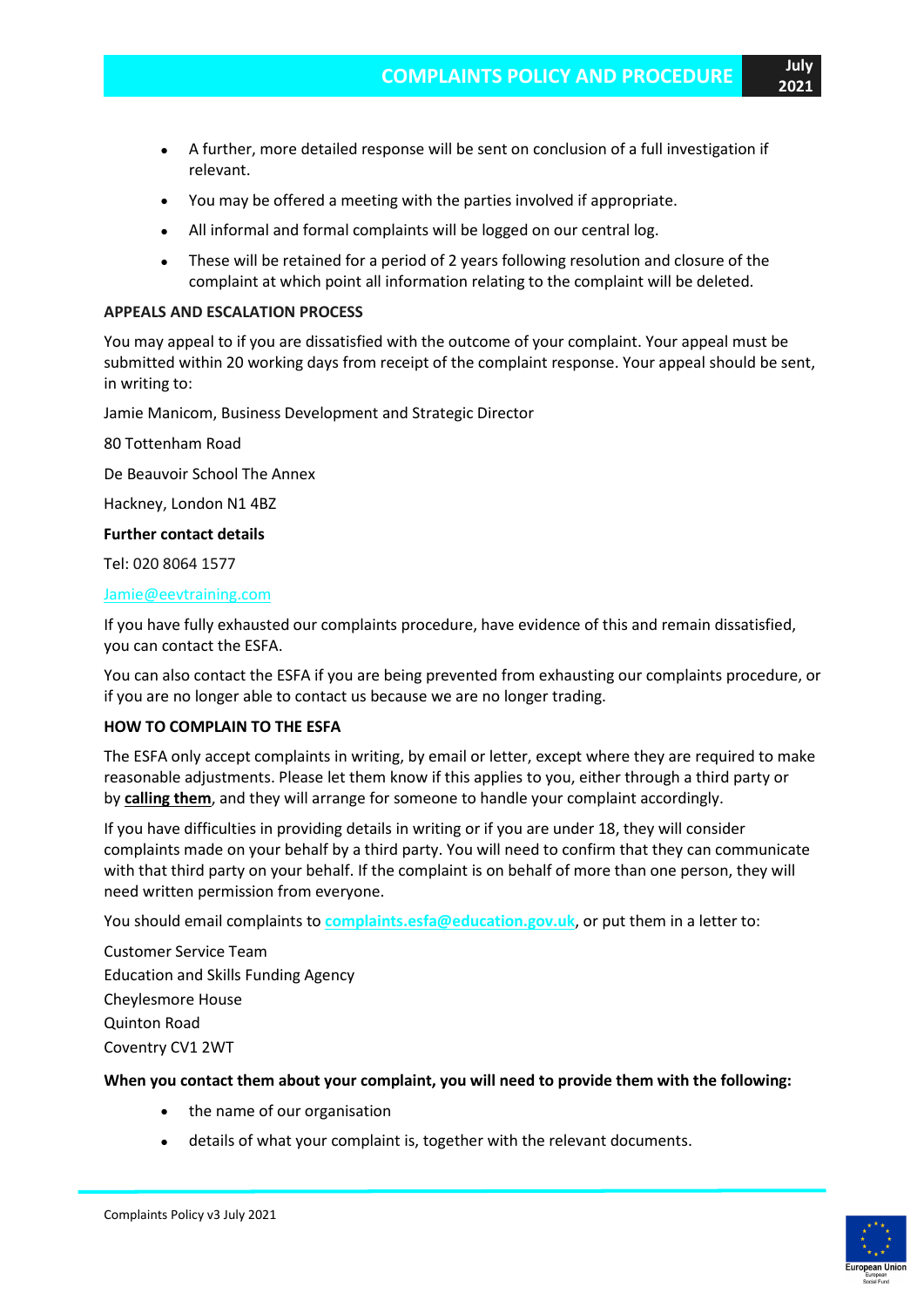- evidence that you have fully exhausted our complaints procedure, including any appeals process (for example, written correspondence confirming the outcome)
- permission to disclose details of your complaint to us.
- if you are acting on behalf of a learner, evidence that you have their permission to do so

The ESFA can only investigate on behalf of learners whose courses they fund or employers that they fund. They may ask you for further information to help them confirm this.

#### **What happens next**

On receipt of your complaint, they will check:

- if they fund the course/organisation
- if it falls into one of the **categories they can [investigate](https://www.gov.uk/government/publications/complaints-about-post-16-education-and-training-provision-funded-by-esfa/complaints-about-post-16-education-and-training-provision-funded-by-esfa#What-ESFA-can-investigate)**
- if the original decision or action complained about occurred more than 12 months ago (unless it is about an Advanced Learner Loan)
- whether you have exhausted our complaints procedure including any appeals process

The ESFA will acknowledge receipt and send a copy of this procedure. They will also inform you of whether the complaint is one that they can investigate. If the ESFA cannot investigate your complaint, they may also signpost you to another organisation that may be able to help you.

The ESFA will appoint an officer with appropriate knowledge and expertise to investigate your complaint.

If they can investigate, they will email a summary of the complaint to you. In some complex cases, they will request that you agree to the summary. Where this happens, you will have 5 working days to respond.

Within 10 working days of agreeing a summary, the ESFA will send the information that you have provided along with a summary of the complaint to us. They will then ask us to share with them:

- details and copies of the relevant procedure
- confirmation that our procedures have been exhausted.
- a response to the summary of complaint, together with relevant documents
- confirmation that they can share the information provided with you.

If our procedures have not been exhausted, the ESFA will let you know that they will not investigate the matter further until that has happened. If they decide we have unduly delayed resolving the complaint or will not resolve the complaint within a reasonable timescale, they may continue to investigate. If the ESFA determine that you are self-funded, they will write to you to say that they cannot investigate the matter further.

If the ESFA need more information, they may contact those involved to get further information or evidence.

The ESFA aim to finalise the findings within 25 working days of your complaint summary being agreed. They will notify you of the outcome and their findings, and that will conclude the investigation.

If at any point during the investigation, they encounter a delay in responding to or providing correspondence, they will notify you of the delay and provide details of when you can expect a response.

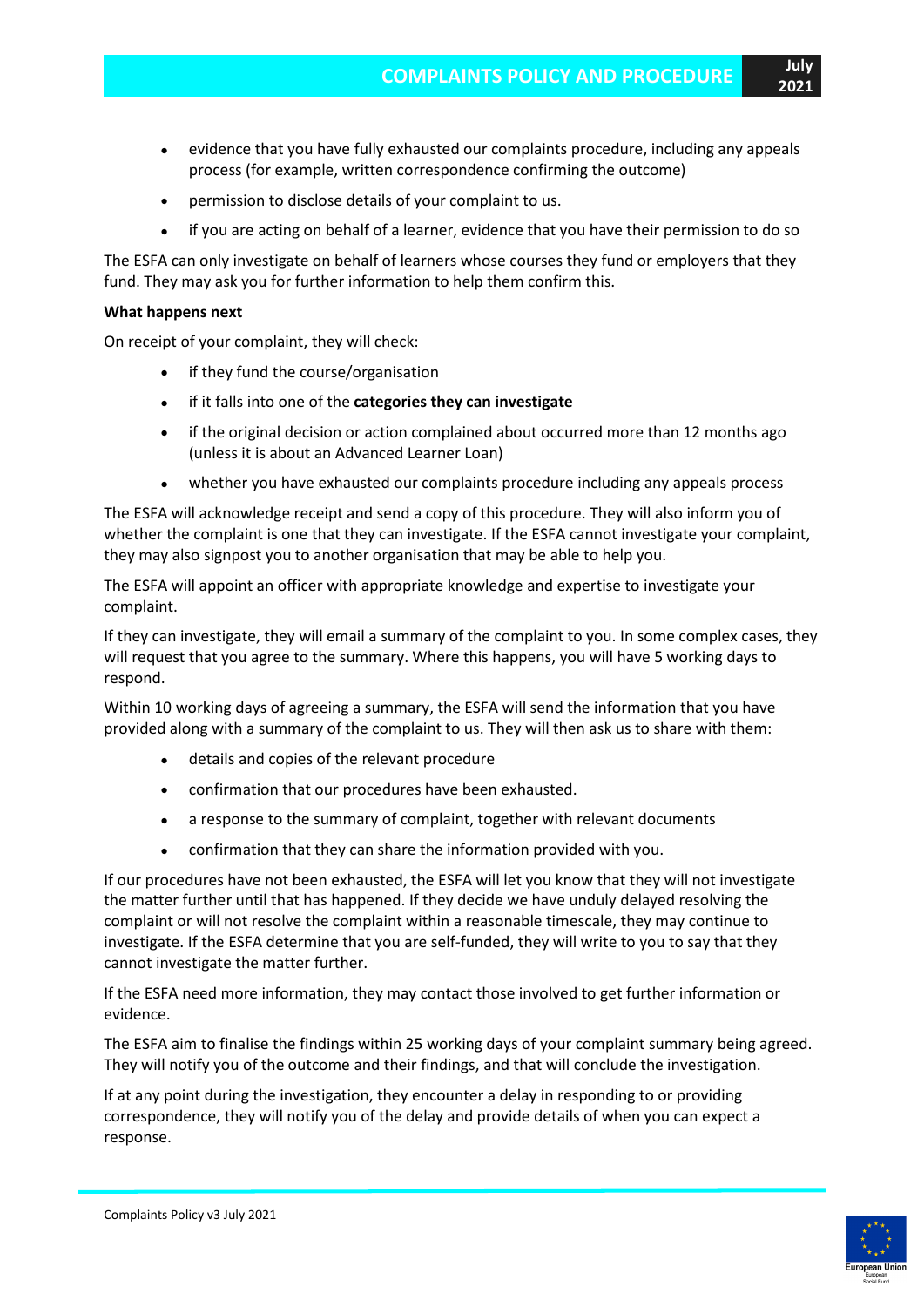### **What action the ESFA will take**

The organisations funded are independent bodies and the ESFA has limited power to intervene in their day-to-day running. ESFA's role is to ensure we have acted according to their complaint's procedures.

### **If your complaint is upheld, they may consider action against us, such as:**

- asking us to review our complaints procedure to ensure non-recurrence.
- asking us to review our handling of your case.

## **Working with other ESFA teams and/or intelligence, they may consider:**

- whether they continue to fund us
- invoking clauses from the funding agreements, financial memoranda and/or contract

## **What to do if you are not satisfied**

If you are not happy with the way the ESFA handled your complaint against a provider, you can fill in the **[complaint](https://form.education.gov.uk/en/AchieveForms/?form_uri=sandbox-publish://AF-Process-f1453496-7d8a-463f-9f33-1da2ac47ed76/AF-Stage-1e64d4cc-25fb-499a-a8d7-74e98203ac00/definition.json&redirectlink=%2Fen&cancelRedirectLink=%2Fen) form** to issue a formal complaint about the ESFA.

#### **TRAINING**

The Manager is responsible for organizing and co-ordination training. All staff should be trained in dealing with, and responding to, complaints. Complaint's policy training should be included in the induction training for all new staff and in-house training sessions on handling complaints should be conducted at least annually and all relevant staff should attend.

## **CONFIDENTIALITY**

EEVT will keep you informed of progress with your complaint and how we are handling the information provided under this Complaints Procedure. Where an investigation is required, your information may be shared with other EEVT staff members or external third parties. Before sharing your information, we would inform you of this, unless there were exceptional circumstances, for example, where doing so could pose a risk of harm to you or others.

In the case of young people under the age of 18 raising a complaint, depending on the nature of the complaint, we may be obliged to inform their parent/guardian.

#### **REVIEW**

This policy will be reviewed on an annual basis or following changes to Government updates and statutory guidance in relation to Covid-19 and company risk assessment policies and processes.

**Signed:**

**Jamie Manicom, Business Development Director.**

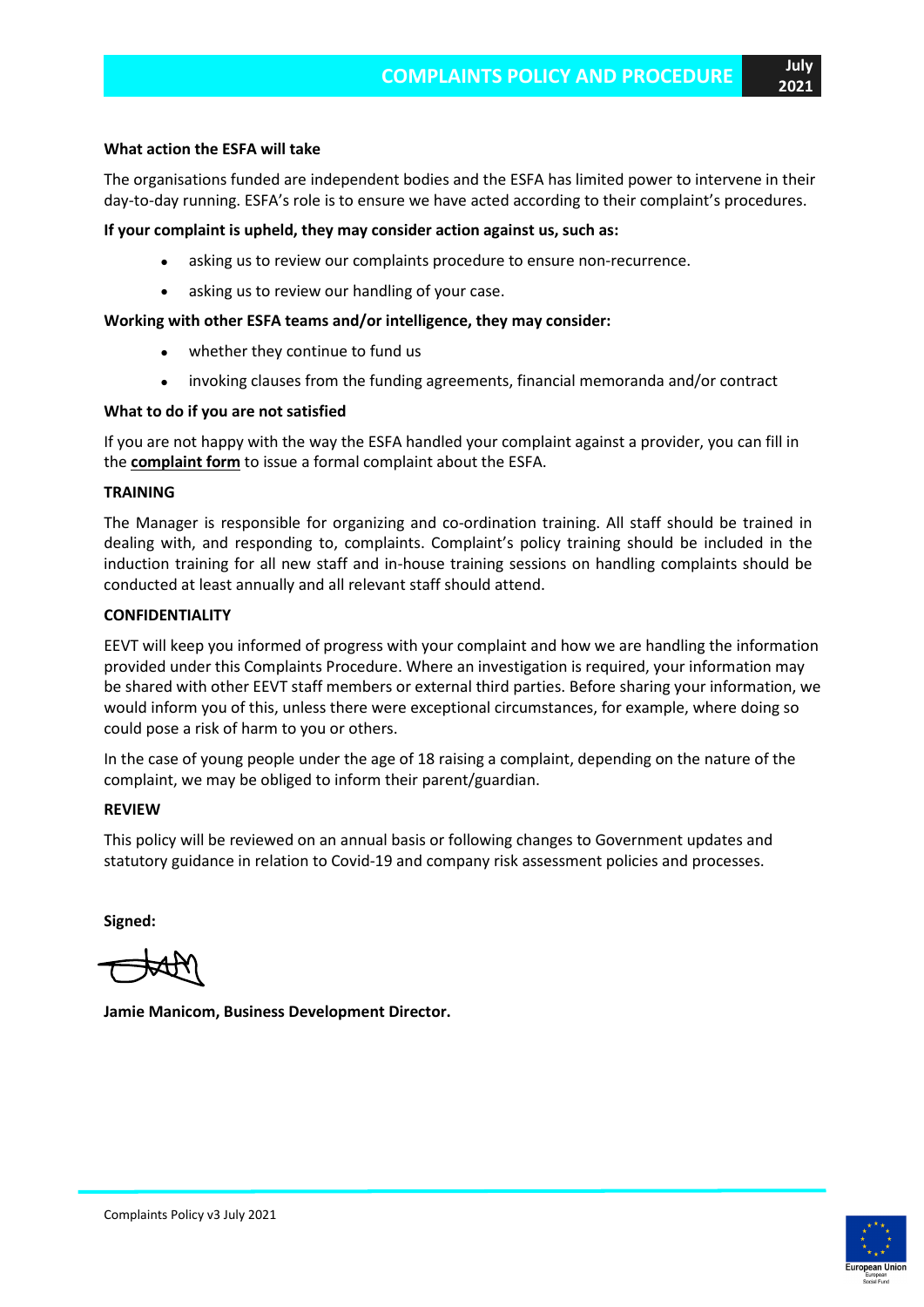## **APPENDIX A**

#### **Summary of Candidate's Access to Complaints/Appeals**

Candidate Name: ……………………………………….......................................

## Assessment Centre Name  $\overline{a}$

- 1. My Assessment Centre Number is:
- 2. My Assessor is:

Telephone: Email:

3. My Internal Verifier is:

Telephone: Email:

- 4. The Lead IQA is:
- 5. The Centre Manager is
- 6. The Assessments Centre's EQA is
- 7. My Awarding Body is…and they can be contacted by:

Telephone: Email:

If I am unhappy about my assessment process these are the people to whom I can complain.

Please sign this form with your assessor as evidence that the appeals process has been explained to you and to indicate that you have received and understood how to use the Complaints/Appeals Procedure.

Candidates Signature

Date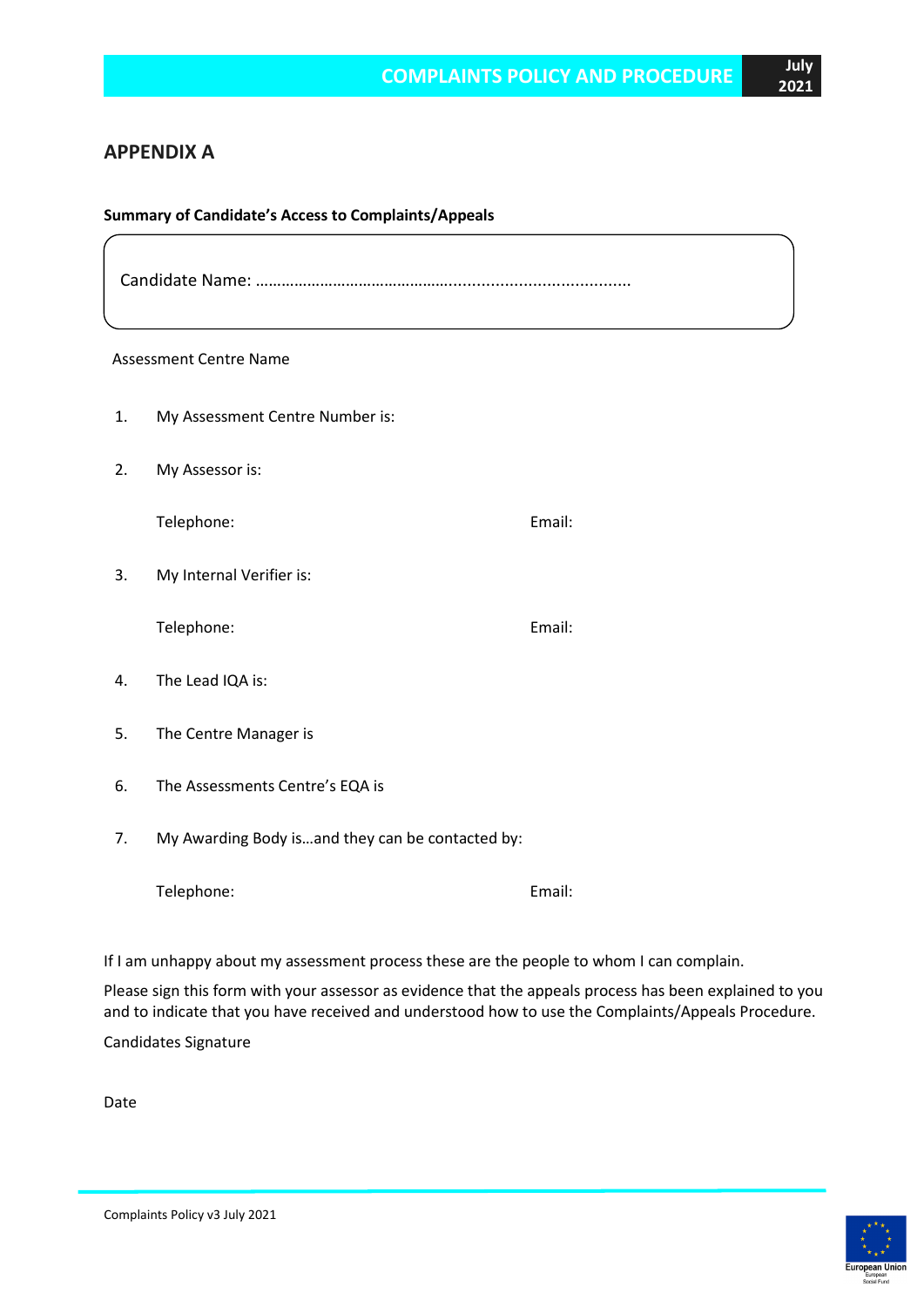## **APPENDIX B**

#### **Formal Complaint Form**

It is assumed that in making a formal complaint you will first have taken your complaint through the informal stage.

By submitting a complaint, a learner should understand that EEVT will itself need to gather information about the matters raised, and that this information may include sensitive personal details.

This form is for use by any learner of EEVT, any learner applicant, or by a group of learners acting collectively, provided all named individuals have signed up to it. Please be aware that EEVT takes a strong view about complaints which it finds to be frivolous, vexatious or malicious. Anonymous complaints will only exceptionally be considered.

| Name of complainant  |                   |  |
|----------------------|-------------------|--|
| (your name)          |                   |  |
| Employer             |                   |  |
| <b>Address for</b>   |                   |  |
| Correspondence       |                   |  |
| <b>Email address</b> |                   |  |
| Contact telephone    | Date of complaint |  |
| <b>Number</b>        | submission        |  |

#### **Description of your complaint**

Please provide details of:

- 1. the background to your complaint, including stating the relevant facts and events involved chronologically, together with relevant dates.
- 2. the issue(s) which you wish to be considered.

If you have several issues, please list these, and provide details of each separately.

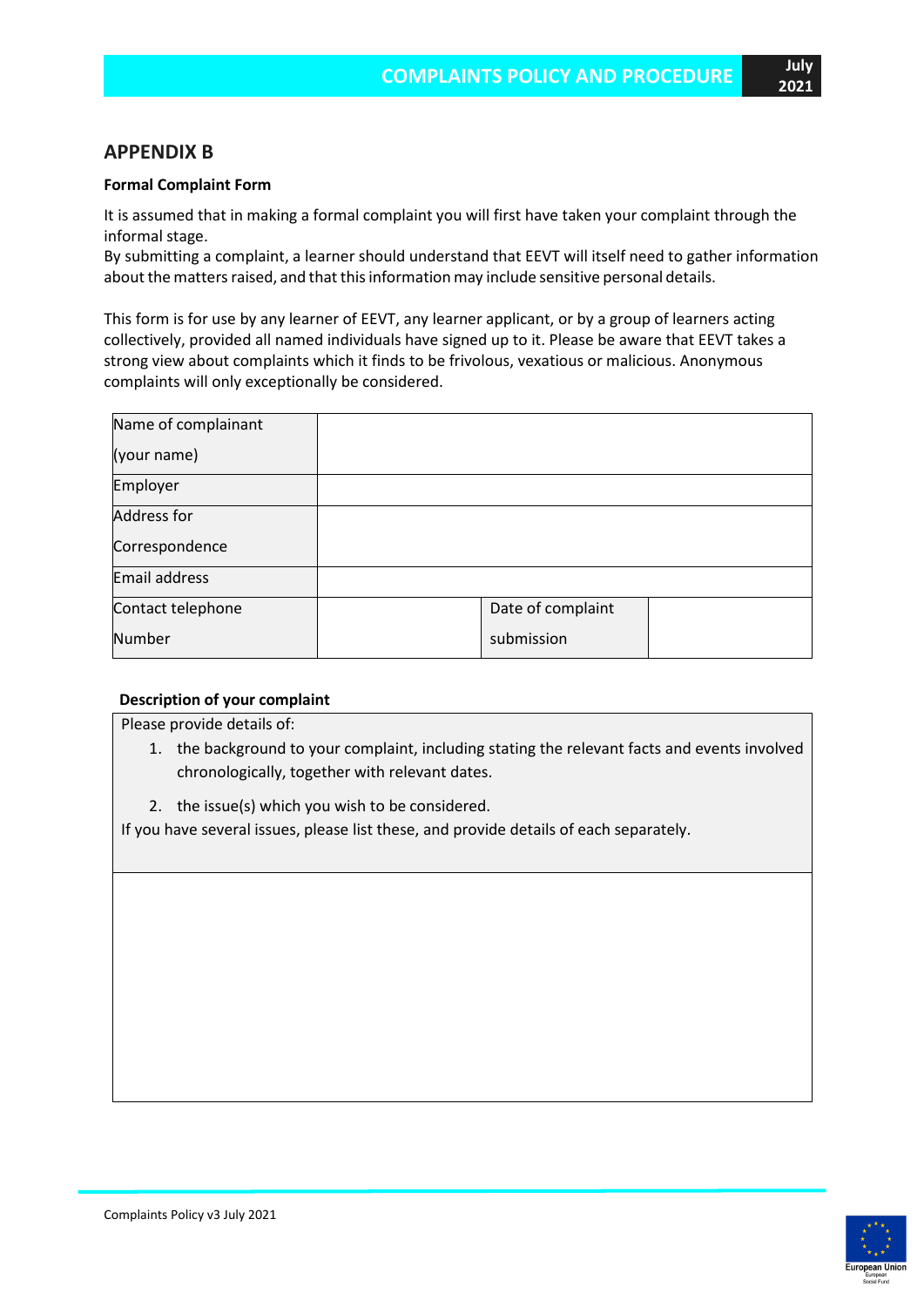#### **The History of your Complaint at the Informal Stage**

Please provide details of how you have raised these concerns so far including:

- a) a description of the steps you have taken to resolve this matter informally, for example by raising it with the relevant staff
- b) details and names of the people with whom you have raised this complaint informally, e.g., your employer or Tutor.
- c) the outcome of the complaint at the informal stage
- d) the reasons why you feel that your complaint remains unresolved.

#### **Additional documents**

Please list any additional documents or other evidence you are submitting in support of your complaint.

#### **The resolution you seek**

Please tell us what resolution you seek and why you believe this remedy is appropriate.

Please send your complaint to:

East Essex Vocational Training, 80 Tottenham Road, De Beauvoir School The Annex, Hackney, London N1 4BZ

If you submit your complaint in hard copy, please sign here to verify that it is from you.

| Siør<br>.<br>pignature | Date |  |
|------------------------|------|--|
|                        |      |  |